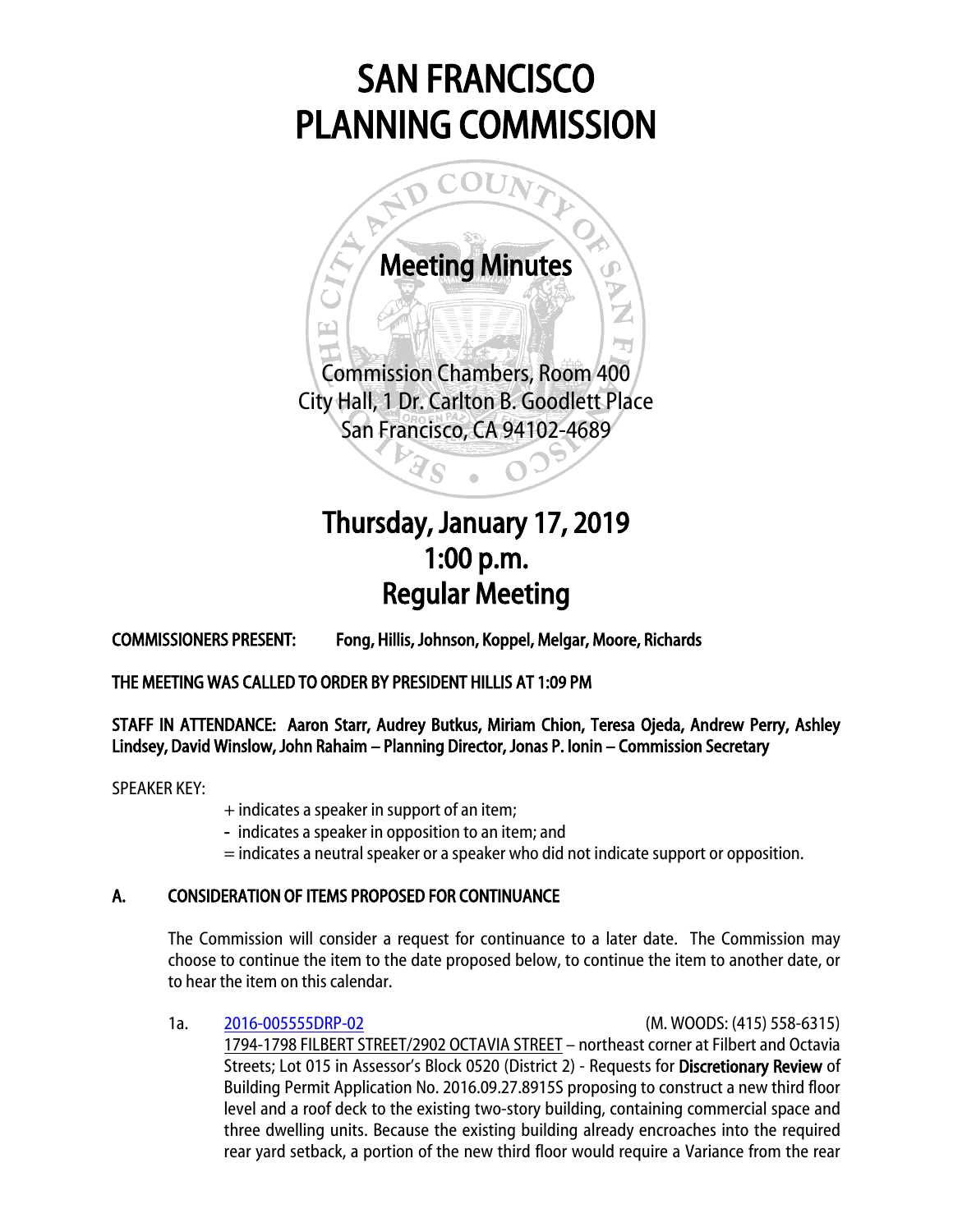yard requirements. The project site is located within a RH-3 (Residential, House, Threefamily) Zoning District and 40-X Height and Bulk District. This action constitutes the Approval Action for the project for the purposes of CEQA, pursuant to San Francisco Administrative Code Section [31.04\(](http://library.amlegal.com/nxt/gateway.dll/California/administrative/chapter31californiaenvironmentalqualitya?f=templates$fn=default.htm$3.0$vid=amlegal:sanfrancisco_ca$anc=JD_31.04)h).

*Preliminary Recommendation: Do Not Take Discretionary Review an d Approve* (Continued from Regular Hearing on November 29, 2018)

Note: On November 29, 2018, after hearing and closing public comment, continued to January 17, 2019 by a vote of +6 -0 (Richards absent).

(Proposed Continuance to February 14, 2019)

| <b>SPEAKERS:</b> | None                                                   |
|------------------|--------------------------------------------------------|
| ACTION:          | Continued to February 14, 2019                         |
| AYES:            | Fong, Hillis, Johnson, Koppel, Melgar, Moore, Richards |

1b. [2016-005555VAR](http://commissions.sfplanning.org/cpcpackets/2016-005555DRP-02VARc1.pdf) (M. WOODS: (415) 558-6315)

1794-1798 FILBERT STREET/2902 OCTAVIA STREET – northeast corner at Filbert and Octavia Streets; Lot 015 in Assessor's Block 0520 (District 2) - Request for a **Variance** from the rear yard setback requirement pursuant to Planning Code Section 134. The project proposes to renovate the existing building and construct a new third floor level and a roof deck to the existing two-story building, containing commercial space and three dwelling units. Because the existing building already encroaches into the required rear yard setback, a portion of the new third floor would require a rear yard Variance. The project site is located within a RH-3 (Residential, House, Three-family) Zoning District and 40-X Height and Bulk District.

(Continued from Regular Hearing on November 29, 2018) (Proposed Continuance to February 14, 2019)

SPEAKERS: None ACTION: Acting ZA Continued to February 14, 2019

2. 2016-015997CUA (A. PERRY: (415) 575-9017)

820 POST STREET – north side of Post Street between Leavenworth and Hyde Streets, Lot 003C in Assessor's Block 0300 (District 3) – Request for Conditional Use Authorization pursuant to Planning Code Sections 253 and 303 to demolish the existing one-story commercial building and construct an eight-story (80-foot tall) mixed-use residential building in excess of 50 feet within an RC (Residential-Commercial) District. The Project would contain 12 dwelling units and approximately 1,200 square feet of ground floor retail. The Project would provide 12 Class 1 and 4 Class 2 bicycle parking spaces. The Project is located within a RC-4 (Residential-Commercial, High Density) Zoning District and 80-A Height and Bulk District. This action constitutes the Approval Action for the project for the purposes of CEQA, pursuant to San Francisco Administrative Code Sectio[n 31.04\(](http://library.amlegal.com/nxt/gateway.dll/California/administrative/chapter31californiaenvironmentalqualitya?f=templates$fn=default.htm$3.0$vid=amlegal:sanfrancisco_ca$anc=JD_31.04)h). *Preliminary Recommendation: Approve with Conditions*

(Proposed Continuance to February 21, 2019)

| <b>SPEAKERS:</b> | None                                                   |
|------------------|--------------------------------------------------------|
| ACTION:          | Continued to February 21, 2019                         |
| AYES:            | Fong, Hillis, Johnson, Koppel, Melgar, Moore, Richards |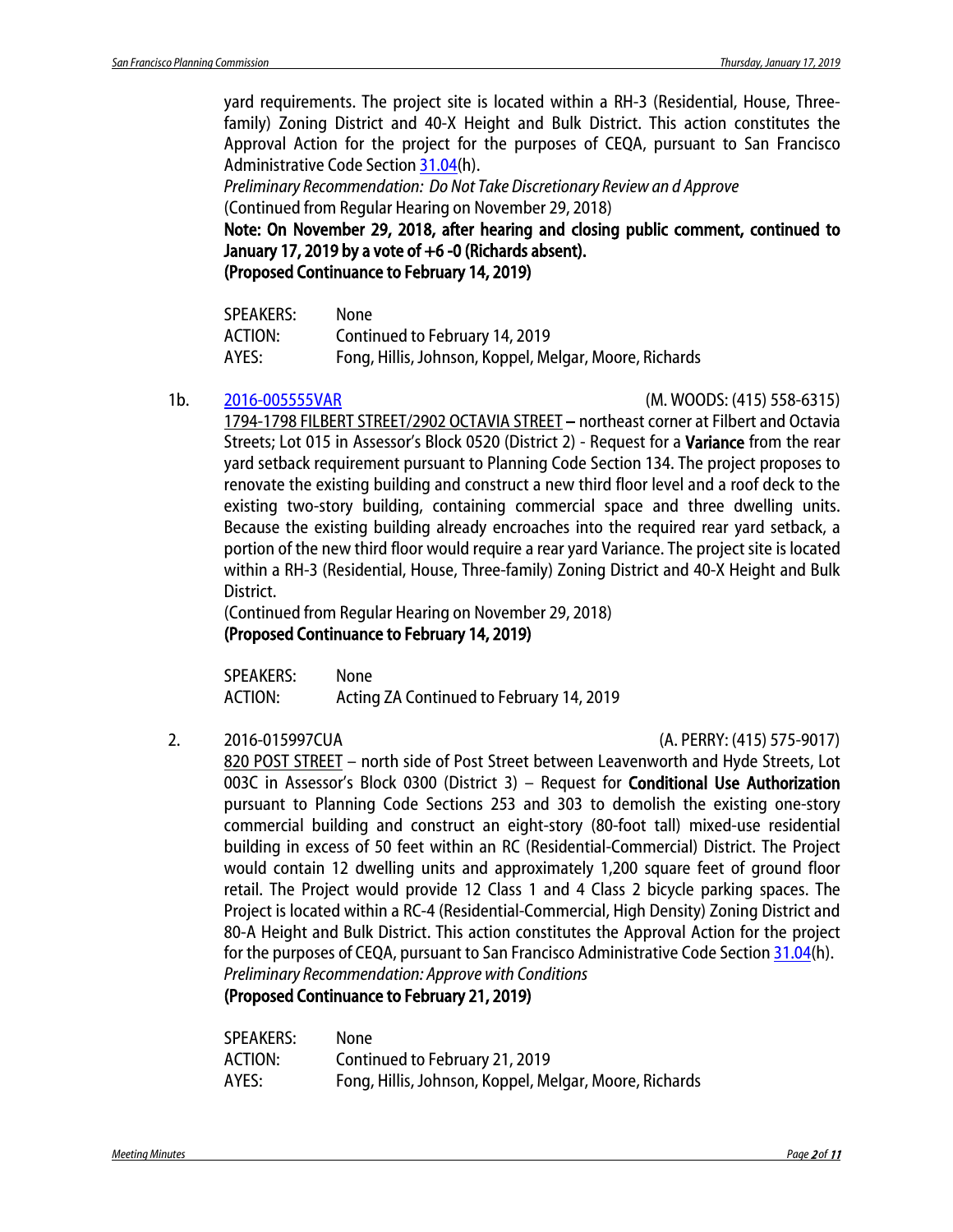3. 2018-012092DRP (D. WINSLOW: (415) 575-9159)

299 EDGEWOOD AVENUE – Lot 033 in Assessor's Block 2461 (District 5) - Request for Discretionary Review of Building Permit Application No. 2018.0905.9130 For construction of a vertical addition above existing garage structure to provide an accessory dwelling unit in a RH-1(D) (Residential-House, Single Family- Detached) Zoning District and 40-X Height and Bulk District. This action constitutes the Approval Action for the project for the purposes of CEQA, pursuant to San Francisco Administrative Code Section [31.04\(](http://library.amlegal.com/nxt/gateway.dll/California/administrative/chapter31californiaenvironmentalqualitya?f=templates$fn=default.htm$3.0$vid=amlegal:sanfrancisco_ca$anc=JD_31.04)h).

#### (Proposed for Indefinite Continuance)

| <b>SPEAKERS:</b> | None                                                   |
|------------------|--------------------------------------------------------|
| ACTION:          | Continued Indefinitely                                 |
| AYES:            | Fong, Hillis, Johnson, Koppel, Melgar, Moore, Richards |

13. [2018-012330CUA](http://commissions.sfplanning.org/cpcpackets/2018-012330CUA.pdf) (M. CHANDLER: (415) 575-9048)

447 BROADWAY – south side between Rowland Street and Nottingham Place; Lot 026 of Assessor's Block 0163 (District 3) – Request for Conditional Use Authorization, pursuant to Planning Code Sections 303 and 714, to establish a 4,000 square foot General Entertainment Use (dba Escape SF) at the ground floor of an existing vacant space most recently used for private parking within the Broadway NCD (Neighborhood Commercial District) Zoning District and 65-A-1 Height and Bulk District. This project was reviewed under the Community Business Priority Processing Program (CB3P). This action constitutes the Approval Action for the project for the purposes of CEQA, pursuant to San Francisco Administrative Code Section [31.04\(](http://library.amlegal.com/nxt/gateway.dll/California/administrative/chapter31californiaenvironmentalqualitya?f=templates$fn=default.htm$3.0$vid=amlegal:sanfrancisco_ca$anc=JD_31.04)h).

*Preliminary Recommendation: Approve with Conditions* (Continued from Regular hearing on December 20, 2018)

| <b>SPEAKERS:</b> | None                                                   |
|------------------|--------------------------------------------------------|
| ACTION:          | Continued to January 31, 2019                          |
| AYES:            | Fong, Hillis, Johnson, Koppel, Melgar, Moore, Richards |

#### 14. [2017-002545DRP](http://commissions.sfplanning.org/cpcpackets/2017-002545DRP-03.pdf) (C. MAY: (415) 575-9087)

2417 GREEN STREET – south side of Green Street, between Pierce and Scott Streets; Lot 028 in Assessor's Block 0560 (District 2) - Request for Discretionary Review of Building Permit Application No. 2017.04.28.5244 proposing to construct 1- and 3-story horizontal rear additions, construct  $3^{rd}$  and  $4^{th}$  floor vertical additions, and lower all floor plates in the existing single-family dwelling by approximately 2 feet. The floor area would increase from approximately 4,118 square feet to approximately 5,115 square feet, and would include a one-bedroom accessory dwelling unit measuring approximately 1,023 square feet on the first floor. The project also proposes the partial excavation of the rear yard for a sunken terrace, façade alterations, and interior modifications including the expansion of the existing basement level garage to accommodate another vehicle within a RH-1 (Residential, House, One-Family) Zoning District and 40-X Height and Bulk District. This action constitutes the Approval Action for the project for the purposes of CEQA, pursuant to San Francisco Administrative Code Section [31.04\(](http://library.amlegal.com/nxt/gateway.dll/California/administrative/chapter31californiaenvironmentalqualitya?f=templates$fn=default.htm$3.0$vid=amlegal:sanfrancisco_ca$anc=JD_31.04)h).

*Preliminary Recommendation: Do Not Take Discretionary Review and Approve*  (Continued from Regular Hearing on November 29, 2018)

SPEAKERS: None ACTION: Continued Indefinitely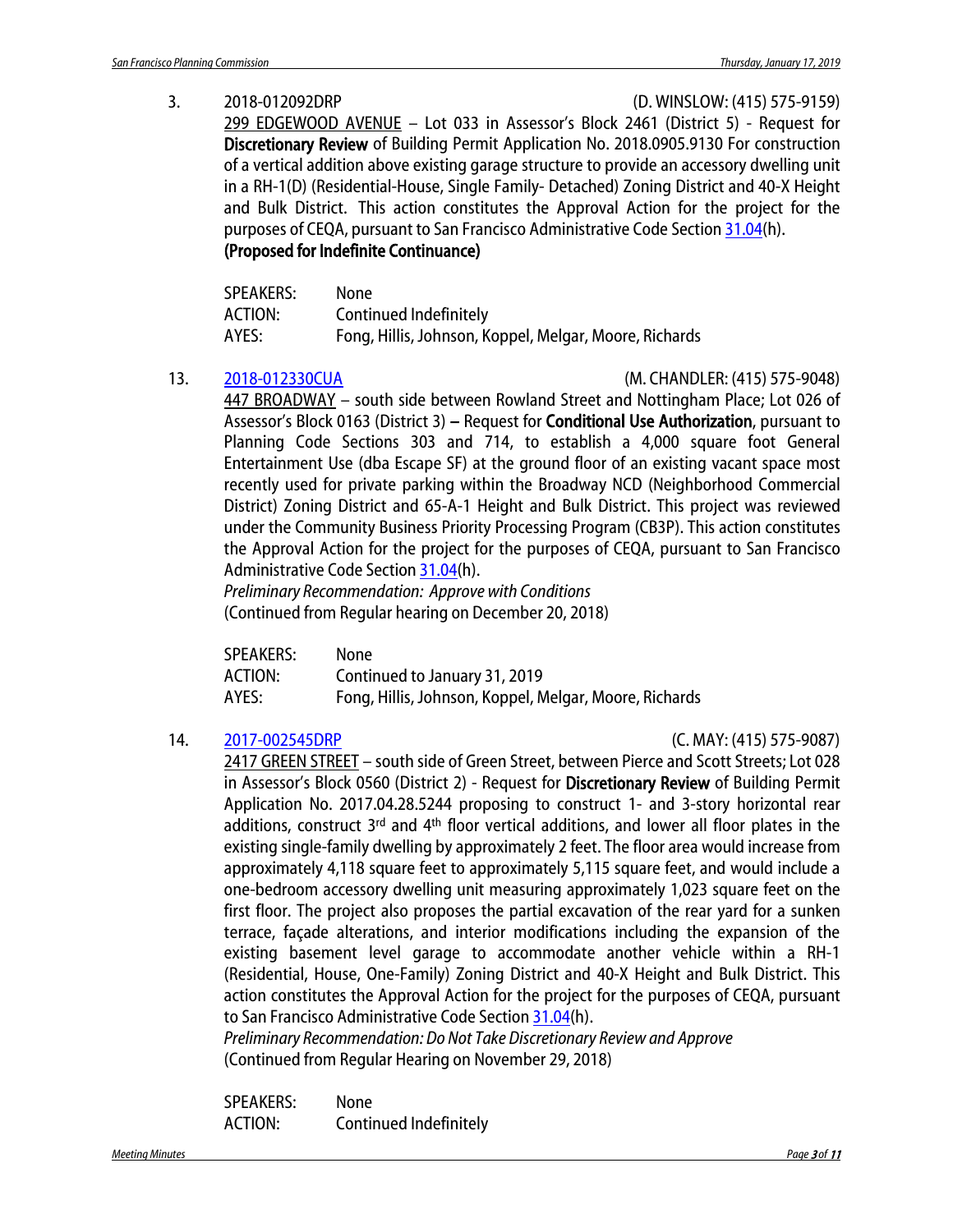AYES: Fong, Hillis, Johnson, Koppel, Melgar, Moore, Richards

#### B. COMMISSION MATTERS

4. Commission Comments/Questions

#### Commissioner Moore:

I just this morning got an e-mail which announced that 950 Gough Street, Gough and Eddy, is breaking ground on January  $27<sup>th</sup>$ . That is something we have been waiting for, for a long time and we put a lot of effort into supporting it. It's the St. Paulus Lutheran Church and has a very small presence on Polk Street opening of what I think is 100% affordable housing on that site.

#### Commissioner Richards:

Just a something interesting I read in the New York Times this week. It's called Opportunities in the Cities Falls to the Educated. Just to sum it up, there is an MIT professor/economist, David Autor, who actually is now he's debunked or he's been surprised at the data that says that people who don't have a college degree typically in the past would move to cities to get more opportunity to get jobs and get higher wages and what they're finding out now is that really doesn't exist anymore. So, cities are only attracting people that are high-wage and high-educated people and what he says is this kind of flips everything on its head. These people that have limited opportunities actually have more opportunities in rural areas now than they do in cities, because of the high cost of living in cities. So, one of the things that the article also talks about is it's hard to attract these kind of people to cities even if their jobs still exist because of the high cost of housing. So, when we talk about building housing for everybody, we need to make sure that we consider building housing for those people at that level of income. One other thing that he's uncovered is that people who normally moved away from cities when they had -- when they're in prime age life conditions like having children and that, are no longer doing that. So that's actually creating more of a demand for people wanting to move to cities than people who don't move away. So, interesting article in the New York Times this week.

#### Commissioner Moore:

There was an interesting thing which you probably all read. Microsoft donated \$500 million in support of affordable housing. For the first time really admitting that the tech industry does have an effect on housing and affordability. I think it is very poignant comment for this city where we all know is a reality of that particular subject matter.

#### Commissioner Melgar:

I wanted to bring up something to my colleagues and the public. So before the December break, a new business opened at the corner of 16th and Valencia, inside the commercial space of the Maria Alicia apartments, an affordable housing building serving low-income families in the Mission. So, Manny's, it occupied the space that was occupied before by a sushi restaurant that had a liquor license and had a higher price point than what Manny's has. It is, it didn't come before us because it didn't need a CU it was occupying a space. It is a restaurant and a bar, but also a civic space. It has programming that's intended to make us all better citizens. It hosts dialogue and civic topics and all of that and it has a little corner that has a branch of dog eared books that's curated on progressive politics and civic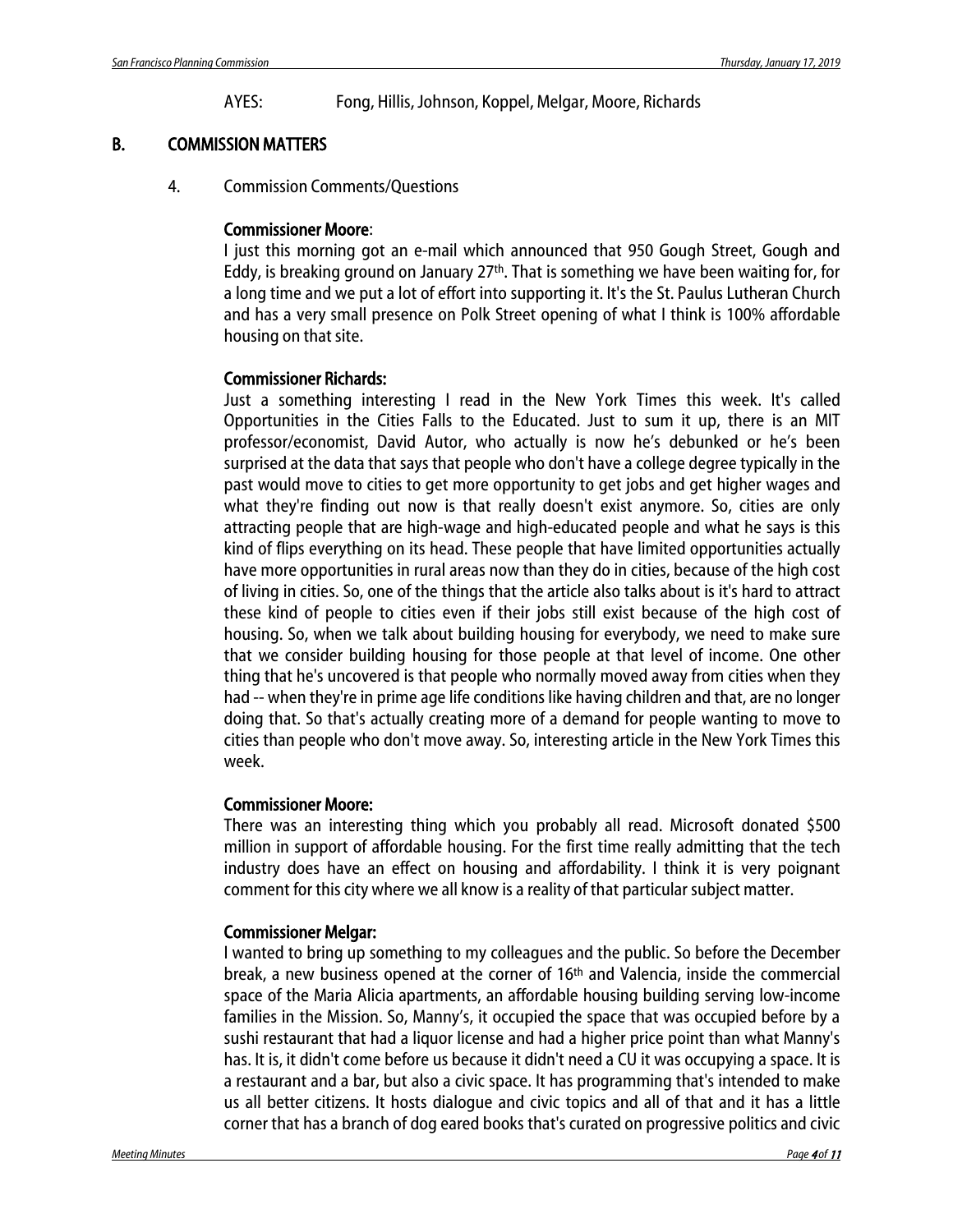life. So, the restaurant employs formerly incarcerated people and you can get lunch for \$6. And Manny, the owner, is a young gay man who's from LA. Whose family is from Afghanistan. He is an Afghani Jew whose dad basically walked from Afghanistan to Israel seeking to escape the Taliban. There are now no Jews left in Afghanistan. So shortly after opening, Manny came to his business one morning and found a Star of David graffiti'd on the door and the lock box smashed in. With graffiti that said, you know, capital is Zionist defacing the business. It happened a couple of times. And then, you know, the protest started. So, Manny has been actively negotiating an MOU with United to Save the Mission, an organization that, you know, is an umbrella organization that is negotiating community benefits in the Mission and doing a very good job at it. And he had agreed to most of the community benefits.

Also in December, the Clarion Alley mural project camp reported that the murals depicting the struggle of the Palestinian people were defaced eleven times during a one-month period. So I just wanted to bring this to your attention because, you know, the struggle of oppressed and disadvantaged communities is real. The Mission community's fight against gentrification is also intense. But in this country and in our city in particular, there's no room for this kind of targeted violence and destruction. We cannot tolerate anti-Semitism or any other targeting of people based on their religion, ethnic origin, sexual orientation or any other kind of "ism" and we also live in a democratic society where we defend the rights of people who have different political beliefs. Although I have to say that Manny is our, like, he's a lefty guy and they're pretty mainstream. So, you know, people have the right to exist without fear of violence. And artists have the right to, you know, produce work and express themselves and use art-ism as a vehicle to fight oppression without fear of violence and having their work defaced. So, you know, this body is often the arbiter of how we live in these seven by seven miles and I wanted to bring up the situation for us. Because I want to reiterate my support and also defend, you know, the community's ability to negotiate community benefits agreements and do it from an authentic perspective without fear of folks, you know, usurping the process for violence and I want us also to continue to uphold the rights of artists to create and beautify our city without, you know, fear of their property and their product and their work being defaced as well. So thank you for allowing me to make those comments.

I also wanted to say, as we go into the next item, how much I appreciate Commissioner Hillis, President Hillis, for his thoughtfulness, his keen intelligence and his wicked sense of humor. I have very seldom worked with somebody who was as funny as you are, but also for your mentorship and your support. On a personal level, I really appreciate you and thank you for everything you've done.

#### President Hillis:

Thank you.

5. Election of Officers: In accordance with the Rules and Regulations of the San Francisco Planning Commission, the President and Vice President of the Commission shall be elected at the first Regular Meeting of the Commission held on or after the 15th day of January of each year, or at a subsequent meeting, the date which shall be fixed by the Commission at the first Regular Meeting on or after the 15th day of January each year.

SPEAKERS: None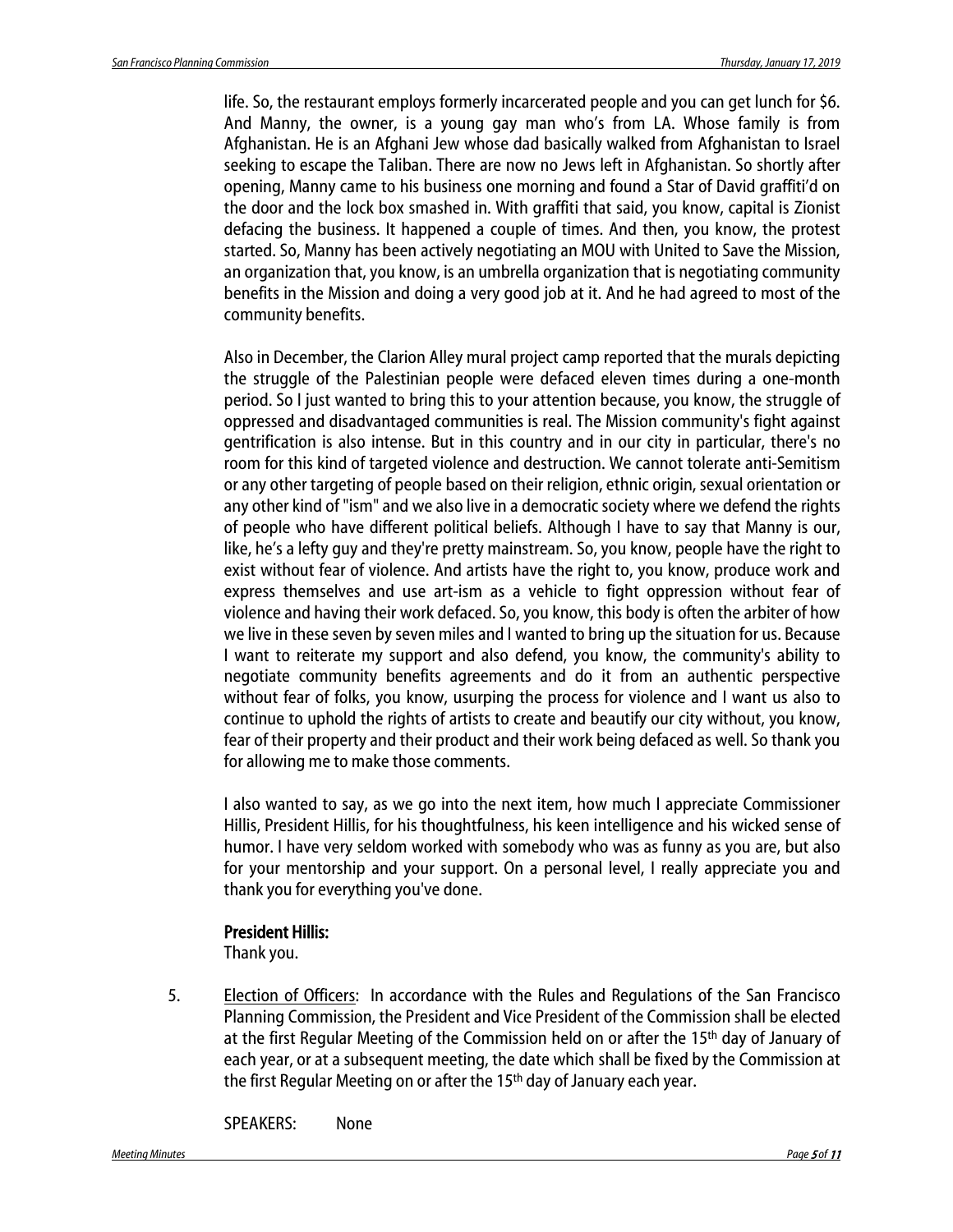| ACTION: | Melgar – President; Koppel – Vice President            |
|---------|--------------------------------------------------------|
| AYES:   | Fong, Hillis, Johnson, Koppel, Melgar, Moore, Richards |

### C. DEPARTMENT MATTERS

6. Director's Announcements

#### John Rahaim, Planning Director:

Congratulations to the new President and Vice President. And thank you, both, for your service and we look forward to working with you. And Commissioner Hillis, you are certainly welcome to join us for the biweekly meetings still in my office if you'd like.

Last week you've heard a number of people testify about a project on 47<sup>th</sup> Avenue, 1295 47<sup>th</sup> Avenue. Where there was a concern about a DR that had been potentially rejected by the Zoning Administrator and I just wanted to get back to you on that to clear up what actually happened. This project was an ADU, which does not require notification, of course. And the tenant became aware of the permit back in June of '18 and was aware of the proposed ADU and that work being done on the project. We informed them of the process for DR's but the actual DR was not filed until the Department had already approved the permit. So it was, you know, and per our procedures and per the code, once the permit is approved, it's no longer possible to actually file the DR. So I think there was a misunderstanding about the timing and in this case I don't understand exactly why the staff says they actually hadn't informed the tenant and their attorney on this. But in this case it was simply after the permit was already approved. And I will remind you that subsequent to -- I think it was last fall -- I can't remember exactly when we added a procedure if you might recall that requires building owners to inform tenants when they're putting in an ADU, that they have to inform them if the ADU would be in a space that the tenant uses for parking or storage or laundry, or something of that facility. So that procedure went into place after this particular project went forward. So I just wanted to clear that situation up. Thank you for your time and happy to answer any questions.

#### President Melgar:

Thank you, Director. We were all wondering about that.

7. Review of Past Events at the Board of Supervisors, Board of Appeals and Historic Preservation Commission

### Aaron Starr: Land Use Committee

- 181111 General Plan Amendment Downtown Area Plan 1650, 1660, 1670 and 1680 Mission Street. Sponsor: Planning Commission. Staff: Starr. Item 1
- 181112 General Plan Amendment Market and Octavia Area Plan 1650, 1660, 1670 and 1680 Mission Street. Sponsor: Planning Commission. Staff: Starr. Item 2
- 180474 Planning Code, Zoning Map Rezoning 1650-1680 Mission Street. Sponsor: Real Estate Division. Staff: Starr. Item 3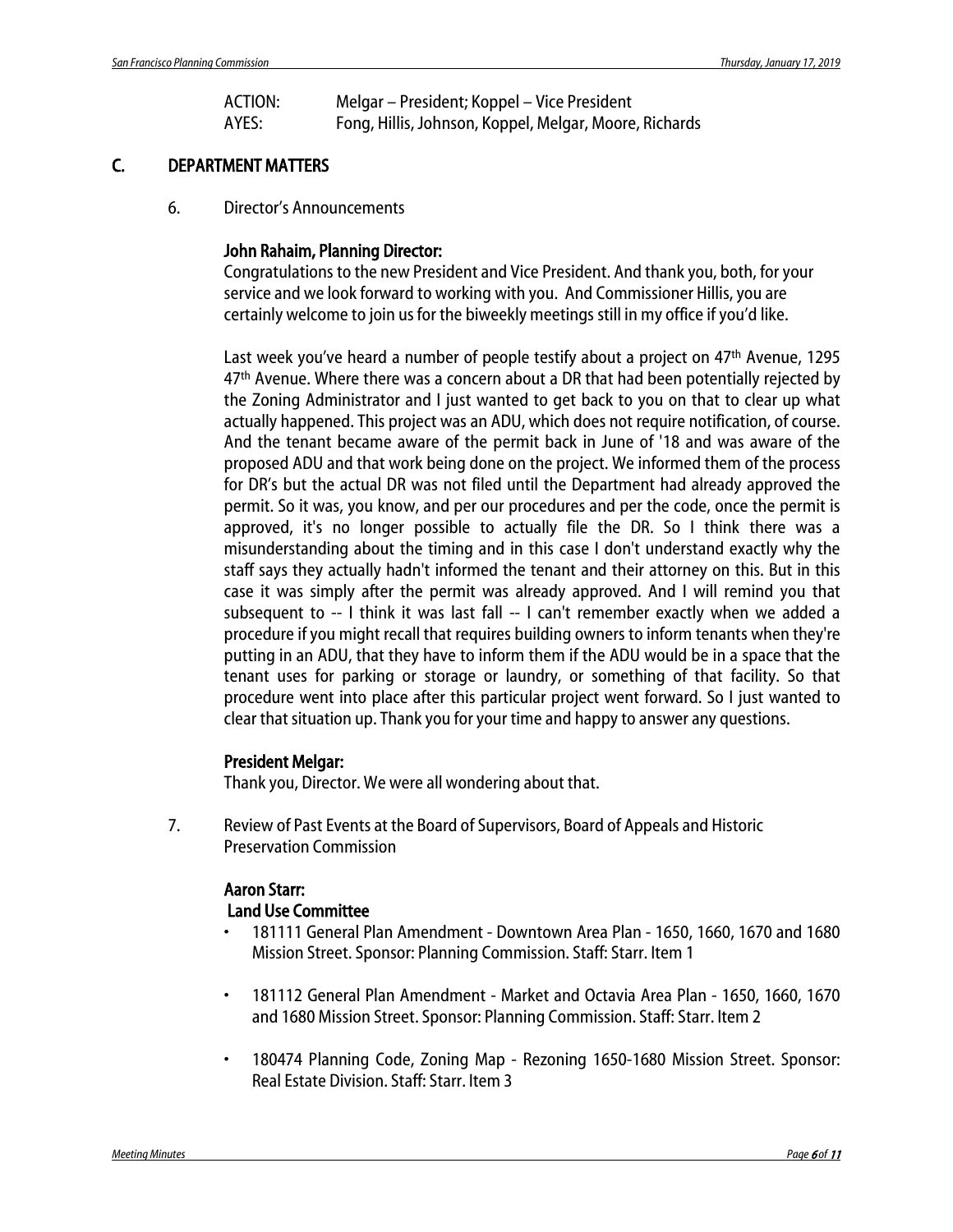This week, the land use Committee considered the rezoning and associated General Plan Amendments for 1650-1680 Mission Street. The ordinance would rezone the subject properties to C-3-G and make corresponding changes to the Downtown Plan and the Market and Octavia Plan. Commissioners, you heard these items on October 25 of last year and voted to approve the proposed amendments.

At the Land Use hearing, Sue Hestor was the only public commenter and brought up the same concerns she expressed at the Planning Commissions hearing. Mainly that DBI could approve tenant improvements to the subject site not knowing that a change of use is needed. As a result, the new property owners would not be charged impact fees. As discussed at the Planning Commission hearing and reiterated at the Committee hearing, the property owners are still required to seek a change of use application to establish a General Office use, and that change of use does trigger certain impact fees. Supervisor Peskin made a motion to put an uncodified provision in this ordinance that would memorialize that changes of use on this property are subject to impact fees. This amendment was taken unanimously, and the items were then forwarded to the Full Board as a committee report.

• 180916 Planning, Administrative Codes - Zoning Controls and Fees in the C-3-R (Downtown Retail) District. Sponsor: Peskin. Staff: Butkus.

Lastly the land use committee heard the proposed changes to the C-3-R District. This item was continued from last week so that certain amendments could be drafted and added to the legislation. The amendments related to proposed CU findings that would allow non-retail uses on the 3rd floor. Supervisor Safai had some questions about why retail was not desirable on the third floor, and representatives of the Unions Square area gave public comment in support of the proposed amendments. The Committee then forwarded the item to the Full Board with recommendation.

#### Full Board

- 180917 Planning Code Small Family Child Care in an Affordable Dwelling Unit on the Ground Floor. Sponsors: Yee; Ronen, Kim, Cohen, Safai and Brown. Staff: Nickolopoulos. PASSED Second Read
- 181144 Planning Code Landmark Designation 2 Henry Adams Street (the Dunham, Carrigan & Hayden Building). Sponsor: Cohen. PASSED Second Read
- 181046 Planning Code HOME-SF Project Authorization. Sponsors: Tang; Safai. Staff: Ikezoe. Passed First Read
- 181061 Planning Code Conversion of Medical Cannabis Dispensary Uses to Cannabis Retail Uses. Sponsor: Office of Cannabis. Staff: Christensen. Passed First Read
- 180970 Bi-Annual Housing Balance Report Nos. 6 and 7. Sponsor: Planning Department. Staff: Ojeda. Adopted
- 181140 Hearing Appeal of Determination of Exemption From Environmental Review 84 Page Street. 3:00 PM Special Order, Items 55-58. Staff: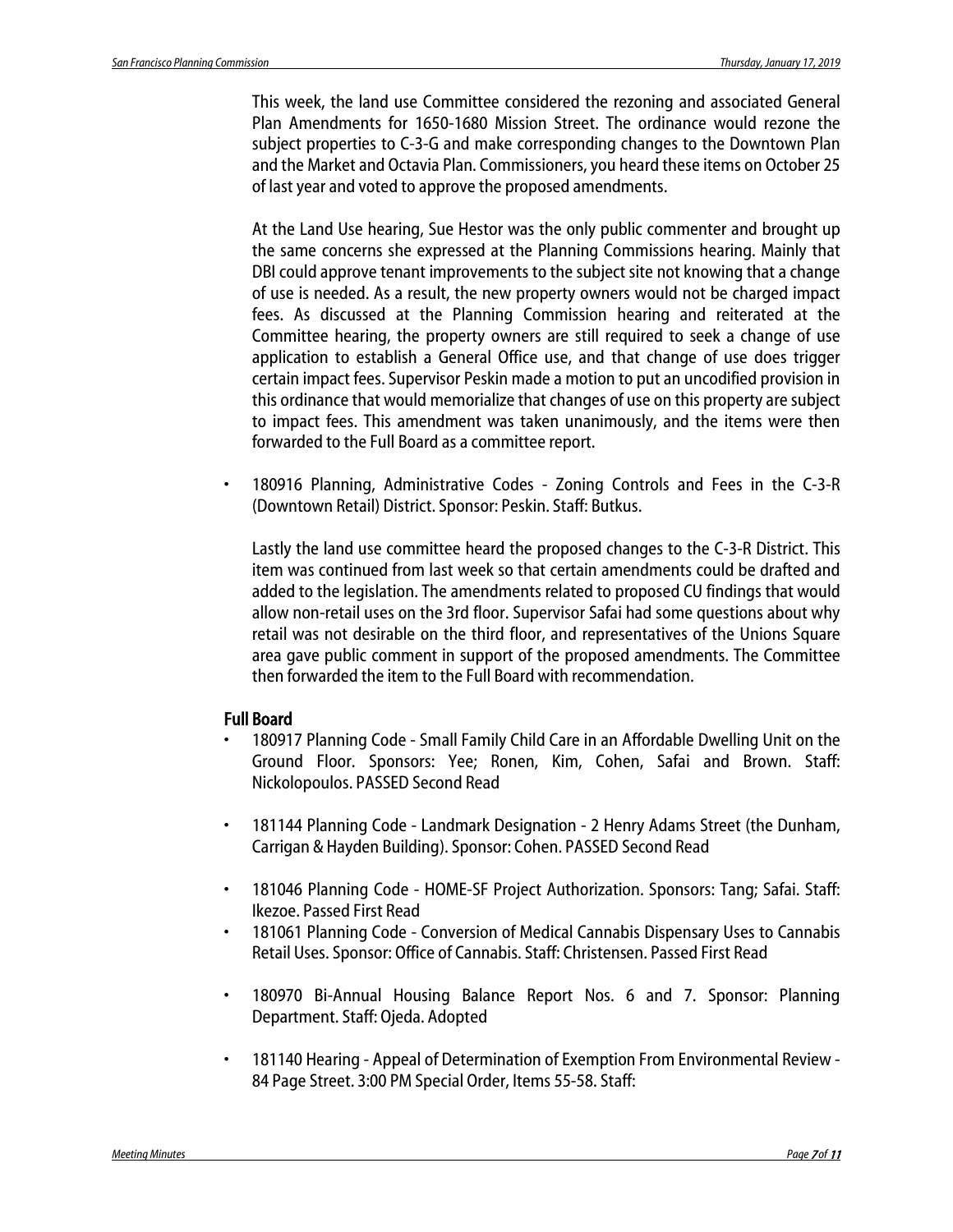The Board then considered the CEQA Appeal for the project at 84 Page Street. This is a school playfield project. One of the neighboring residents appealed the CatEx for this project on the grounds of school-children related noise impacts. At the hearing, the appellant went so far as to play a sound recording of children playing outdoors to make his point. In Supervisor Brown's opening statement, she stated that the sound of children playing outdoors makes her happy. Staff gave their usual cogent defense of the Departments rational for the CEQA determination, and two elementary school children made a moving speech in support of the playfield. The hearing was short, and in the end the CatEx determination was upheld unanimously.

• 181200 Hearing - Appeal of Determination of Exemption From Environmental Review - 11 Gladys Street. 3:00 PM Special Order, Items 59-62. Staff:

Next the Board considered the appeal for 11 Gladys Street. This project proposes a modest vertical addition to a small house in Bernal Heights. One of the neighbors appealed the CatEx on the grounds of geotechnical and archeological impacts; however, it soon became apparent that the main concern was the loss of the appellant's views because of the development. The district supervisor Hilary Ronen noted in her remarks that her office did try to settle the appeal by getting the affected parties to discuss a potential resolution, but with no success. In the end the CatEx determination was upheld unanimously.

- 181233 Hearing Appeal of Determination of Exemption From Environmental Review 3637-3657 Sacramento Street. 3:00 PM Special Order, Items 63-66. Staff:
- 181237 Hearing Appeal of Conditional Use Authorization Proposed Project at 3637- 3657 Sacramento Street. 3:00 PM Special Order, Items 67-70. Staff:

Continued to January 29, 2019

- 181111 General Plan Amendment Downtown Area Plan 1650, 1660, 1670 and 1680 Mission Street. Sponsor: Planning Commission. Staff: Starr. Passed First Read
- 181112 General Plan Amendment Market and Octavia Area Plan 1650, 1660, 1670 and 1680 Mission Street. Sponsor: Planning Commission. Staff: Starr. Passed First Read
- 180474 Planning Code, Zoning Map Rezoning 1650-1680 Mission Street. Sponsor: Real Estate Division. Staff: Starr. Passed First Read

#### Jonas P. Ionin, Commission Secretary:

There is no report from the Board of Appeals. The Historic Preservation Commission did meet yesterday and considered -- the Architectural Review Committee considered the replacement of the Path of Gold lights as well as the Better Market Street plan being proposed by the Department of Public Works. They also held their elections yesterday where Commissioner Highland was elected President and Commissioner Matsuda was elected Vice President. They also initiated Landmark Designation for the property at 2851 through 2861 24th Street.

#### President Melgar: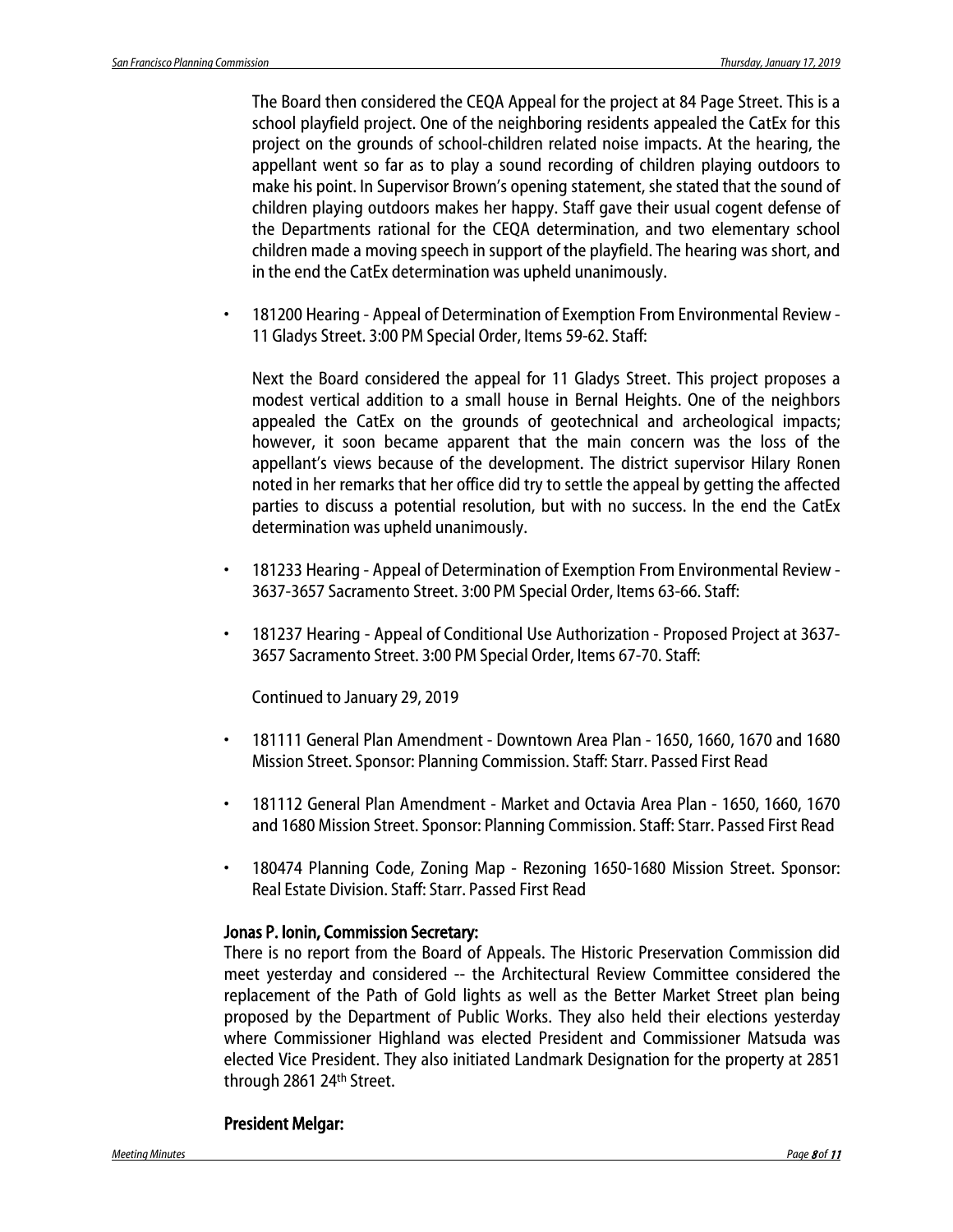Galeria de la Raza.

#### Jonas P. Ionin, Commission Secretary:

Thank you. Thank you.

#### President Melgar:

Galeria de la Raza.

#### Jonas P. Ionin, Commission Secretary:

There was some opposition from the property owners, but I think when they speak with staff and get a better sense of their path forward, they may be ok with that. I will also mention that there were three Legacy Businesses that were considered and recommended for as legacy businesses. And my personal favorite bakery, Schubert's, was one of them.

#### D. GENERAL PUBLIC COMMENT

At this time, members of the public may address the Commission on items of interest to the public that are within the subject matter jurisdiction of the Commission except agenda items. With respect to agenda items, your opportunity to address the Commission will be afforded when the item is reached in the meeting. Each member of the public may address the Commission for up to three minutes. When the number of speakers exceed the 15-minute limit, General Public Comment may be moved to the end of the Agenda.

SPEAKERS: Alex Lansburg – Income and housing Paul Webber – Paired housing and office space Mary Macnamara – ABAG vote on CASA compact Francisco Matos – Item 13 continuance Patricia Diar – Building height

### E. REGULAR CALENDAR

The Commission Hearing Procedures provide for presentations by staff; followed by the project sponsor team; followed by public comment for and against the proposal. Please be advised that the project sponsor team includes: the sponsor(s) or their designee, lawyers, architects, engineers, expediters, and/or other advisors.

### 8. [2018-015443MAP](http://commissions.sfplanning.org/cpcpackets/2018%E2%80%90015443MAP.pdf) (A. BUTKUS: (415) 575-9129) 170 VALENCIA STREET [BOARD FILE NO. 181045] – Zoning Map Amendment modifying a portion of 170 Valencia Street from RTO (Residential Transit Oriented District) to NCT-3 (Moderate-Scale Neighborhood Commercial Transit District) to establish a uniform zoning for the site; affirming the Planning Department's determination under the California Environmental Quality Act; making findings of consistency with the General Plan, and the eight priority policies of Planning Code, Section 101.1; and adopting findings of public necessity, convenience, and general welfare under Planning Code, Section 302. *Preliminary Recommendation: Approve*

SPEAKERS: = Audrey Butkus – Staff report + Kyle Smeallie, Aide to Sup. Mandelman – Zoning Map amendment = Josh Horowitz – NCT zoning impact on Elgin Park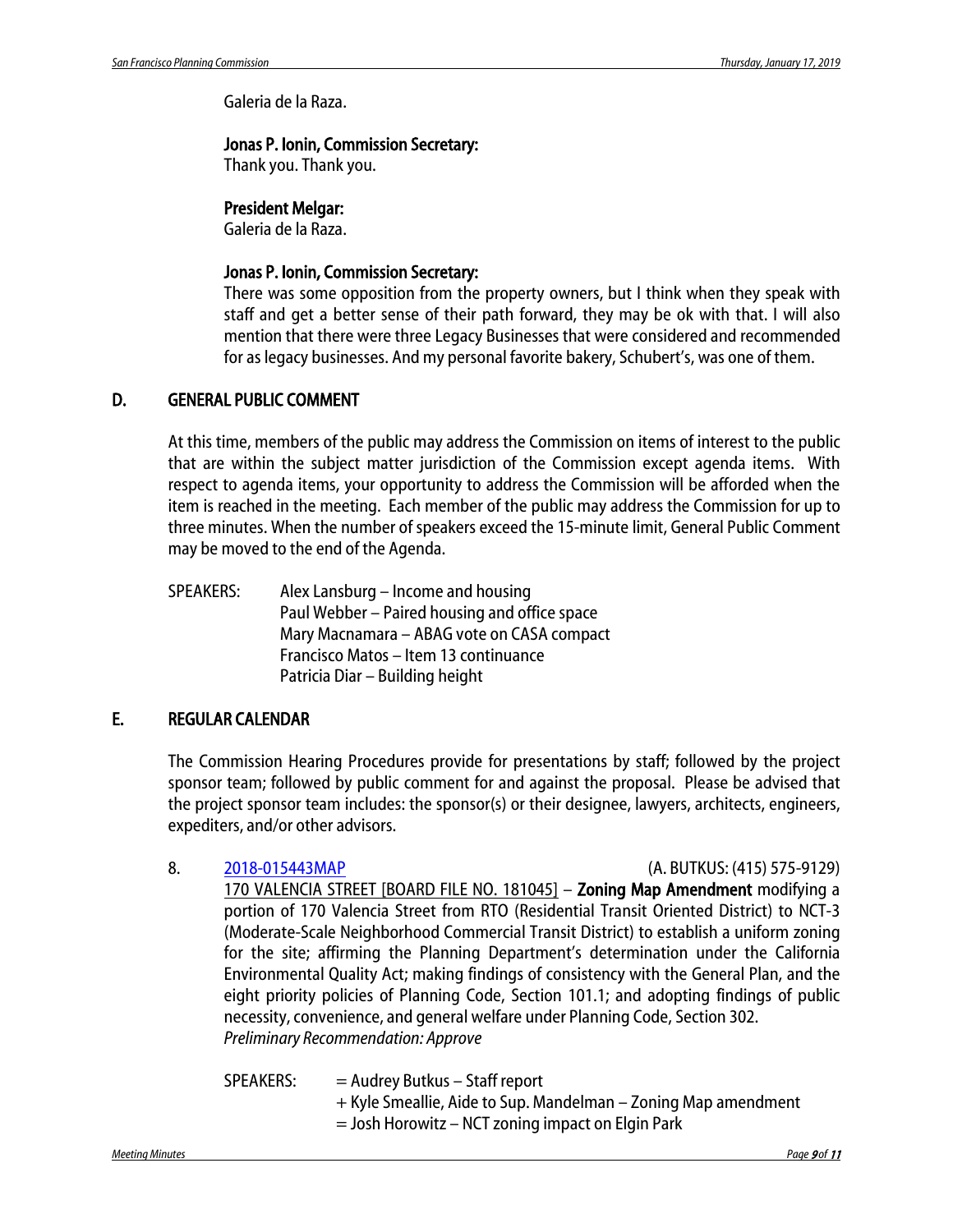= Tal – NCT zoning impact on Elgin Park = Speaker – NCT zoning impact on Elgin Park = Sharon Hoff – NCT zoning impact on Elgin Park + Keith Pepper – SFGMC, response to question ACTION: Approved AYES: Fong, Hillis, Johnson, Koppel, Melgar, Moore, Richards RESOLUTION: [20369](http://citypln-m-extnl.sfgov.org/link.ashx?Action=Download&ObjectVersion=-1&vault=%7bA4A7DACD-B0DC-4322-BD29-F6F07103C6E0%7d&objectGUID=%7b6EFE1331-E836-4ACE-97CC-29AEE75F3687%7d&fileGUID=%7b4188368D-F6A3-493F-B937-17B43F38FECB%7d)

#### 9. [2018-007888CWP](http://commissions.sfplanning.org/cpcpackets/2018-007888PCA.pdf) (D. WINSLOW: (415) 575-9159)

POLK / PACIFIC SPECIAL AREA DESIGN GUIDELINES – Planning Code Amendment for Sections 723 & 726 to reference the Polk Street and Pacific Avenue Neighborhood Commercial Design Guidelines; affirming the Planning Department's determination under the California Environmental Quality Act; and making findings of consistency with the General Plan, and the eight priority policies of Planning Code, Section 101.1, and findings of public necessity, convenience, and welfare under Planning Code, Section 302. The Planning Commission will also consider adoption of the Polk/Pacific Special Area Design Guidelines at the same time the Ordinance is considered.

*Preliminary Recommendation: Adopt*

(Continued from Regular hearing on January 10, 2019)

| $=$ David Winslow $-$ Staff report           |
|----------------------------------------------|
| Adopted Guidelines and Approved Amendment    |
| Fong, Hillis, Johnson, Koppel, Melgar, Moore |
| <b>Richards</b>                              |
| 20370, 20371                                 |
|                                              |

10. (T. OJEDA: (415) 558-6251)

[ECONOMIC TRENDS AND HOUSING PIPELINE](http://commissions.sfplanning.org/cpcpackets/EconTrends-HsgPipeline.pdf) – This Informational Presentation will focus on economic trends and the pipeline of housing projects. The sustained economic growth in San Francisco for more than eight years is raising questions on the length and shape of the current economic cycle. Staff will address these questions by reviewing housing and job indicators as well as details on the recent pipeline of housing projects. *Preliminary Recommendation: None - Informational*

| <b>SPEAKERS:</b> | $=$ Miriam Chion $-$ Staff presentation      |
|------------------|----------------------------------------------|
|                  | $=$ Teresa Ojeda – Staff presentation        |
|                  | $=$ Sue Hestor – Existing housing stock loss |
| ACTION:          | None - Informational                         |

#### 11. [2015-004568PRJ](http://commissions.sfplanning.org/cpcpackets/2015-004568PRJ.pdf) (A. PERRY: (415) 575-9017)

10 SOUTH VAN NESS AVENUE – southwest corner of Market Street and South Van Ness Avenue, and bounded by 12<sup>th</sup> Street to the west, Lot 004 in Assessor's Block 3506 (District 6) – Informational Presentation regarding the proposed project to demolish the existing 2 story building and construct a new mixed-use building with 984 dwelling units and approximately 30,450 square feet of ground floor commercial space. The Project would not exceed a parking ratio of 0.25 spaces per dwelling unit. The Project is located within a C-3- G (Downtown – General Commercial) Zoning District, a Van Ness & Market Downtown Residential Special Use District, and 120-R-2 and 120/400-R-2 Height and Bulk Districts. *Preliminary Recommendation: None – Informational*